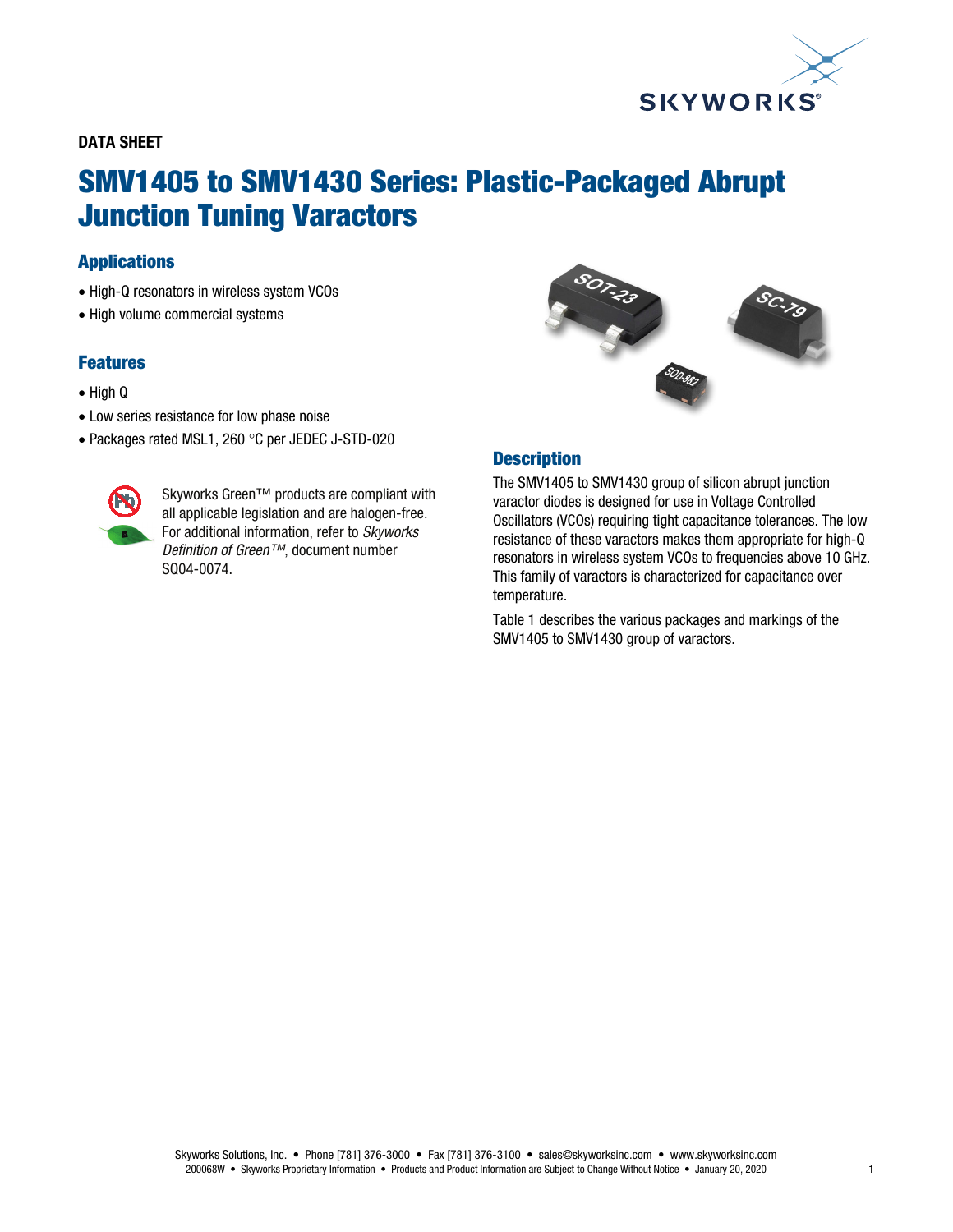#### Table 1. Packaging and Marking

|                                          | 日<br>E<br>日                             | A<br>⊟<br>Ħ                             |                              |
|------------------------------------------|-----------------------------------------|-----------------------------------------|------------------------------|
| Single                                   | Single                                  | <b>Common Cathode</b>                   | Single                       |
| <b>SC-79</b><br>Green™                   | SOT-23                                  | SOT-23                                  | SOD-882<br>Green™            |
| SMV1405-079LF<br>Marking: Cathode and A3 |                                         |                                         | SMV1405-040LF<br>Marking: 5  |
|                                          |                                         |                                         | SMV1408-040LF<br>Marking: DV |
| SMV1413-079LF<br>Marking: Cathode and A4 | SMV1413-001LF<br>Green™<br>Marking: ER1 | SMV1413-004LF<br>Green™<br>Marking: ER3 |                              |
|                                          |                                         |                                         | SMV1430-040LF<br>Marking: 7  |
| $\text{Ls} = 0.7 \text{ nH}$             | $Ls = 1.5$ nH                           | $\text{Ls} = 1.5 \text{ nH}$            | $Ls = 0.45$ nH               |

The Pb-free symbol or "LF" in the part number denotes a lead-free, RoHS-compliant package unless otherwise noted as Green™. Tin/lead (Sn/Pb) packaging is not recommended for new designs.

## Electrical and Mechanical Specifications

The absolute maximum ratings of the SMV1405 to SMV1430 varactors are provided in Table 2. Electrical specifications are provided in Table 3. Typical capacitance values are listed in Table 4. Typical performance characteristics of the SMV1405 to SMV1430 varactors are illustrated in Figures 1, 2, and 3.

The SPICE model for the SMV1405 to SMV1430 varactors is shown in Figure 4, and the associated model parameters are provided in Table 5.

## Package Dimensions

இ

Package dimensions are shown in Figures 5 to 9 (odd numbers), and tape and reel dimensions are provided in Figures 6 to 10 (even numbers).

## Package and Handling Information

Instructions on the shipping container label regarding exposure to moisture after the container seal is broken must be followed. Otherwise, problems related to moisture absorption may occur when the part is subjected to high temperature during solder assembly.

The SMV1405 to SMV1430 series of varactors are rated to Moisture Sensitivity Level 1 (MSL1) at 260  $\degree$ C. They can be used for lead or lead-free soldering. For additional information, refer to the Skyworks Application Note, Solder Reflow Information, document number 200164.

Care must be taken when attaching this product, whether it is done manually or in a production solder reflow environment. Production quantities of this product are shipped in a standard tape and reel format.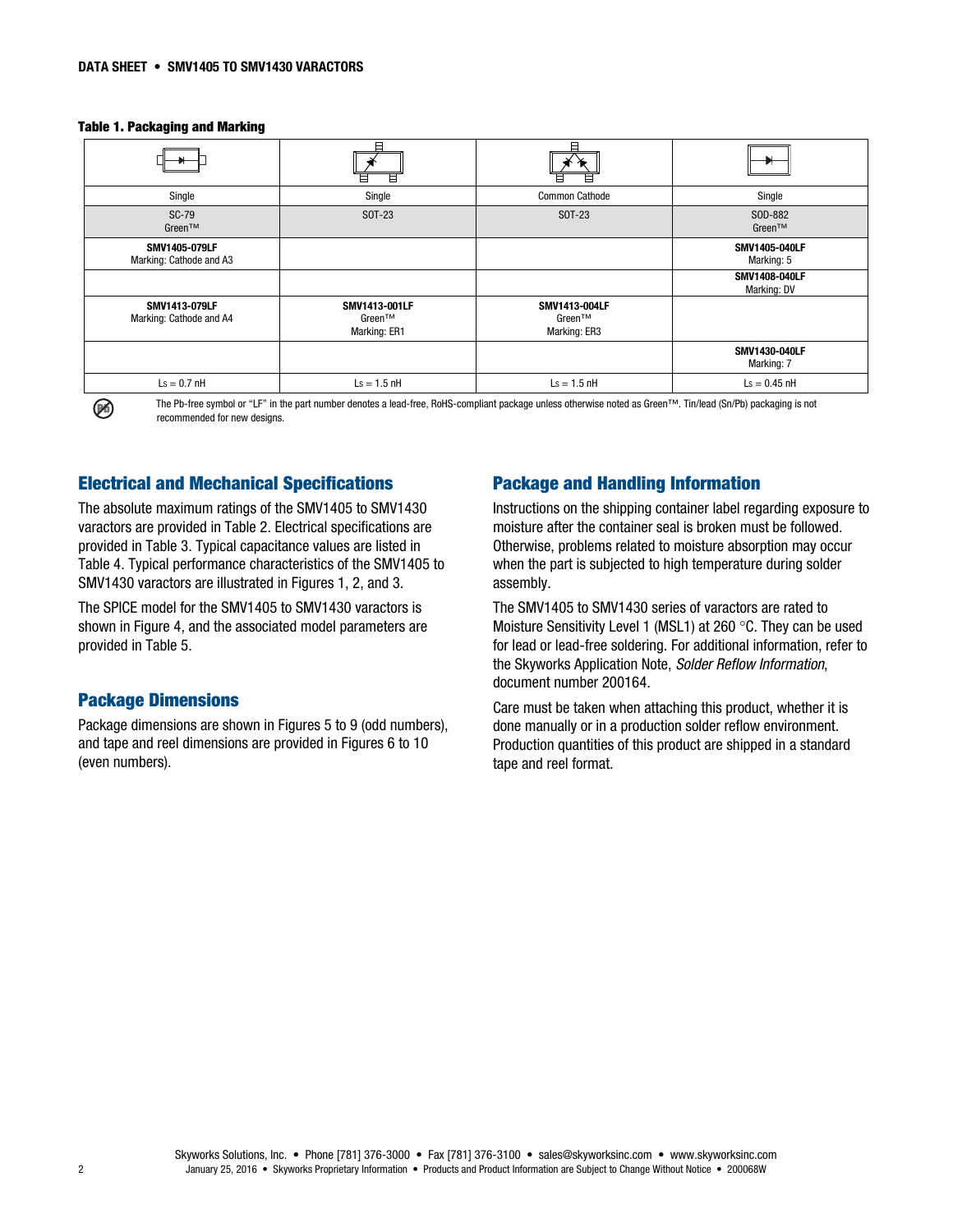### Table 2. SMV1405 to SMV1430 Series Absolute Maximum Ratings1

| <b>Parameter</b>      | <b>Symbol</b>         | <b>Minimum</b> | <b>Maximum</b> | <b>Units</b> |
|-----------------------|-----------------------|----------------|----------------|--------------|
| Reverse voltage       | <b>V</b> <sub>R</sub> |                | 30             |              |
| Forward current       |                       |                | 20             | mA           |
| Power dissipation     | P <sub>D</sub>        |                | 250            | mW           |
| Operating temperature | Top                   | -55            | $+125$         | ∘c           |
| Storage temperature   | <b>T</b> stg          | -55            | $+150$         | ∘c           |

 $1$  Exposure to maximum rating conditions for extended periods may reduce device reliability. There is no damage to device with only one parameter set at the limit and all other parameters set at or below their nominal value. Exceeding any of the limits listed here may result in permanent damage to the device.

ESD HANDLING: Although this device is designed to be as robust as possible, electrostatic discharge (ESD) can damage this device. This device must be protected at all times from ESD when handling or transporting. Static charges may easily produce potentials of several kilovolts on the human body or equipment, which can discharge without detection. Industry-standard ESD handling precautions should be used at all times.

## Table 3. SMV1405 to SMV1430 Series Electrical Specifications<sup>1</sup> (Top = 25  $\degree$ C, Unless Otherwise Noted)

| <b>Part Number</b> | CT@0.5V<br>(pF) | CT@1V<br>(pF) | C T @ 4 V<br>(pF) |      | C T @ 0 V<br>CT @ 30 V<br>(Ratio) | Rs @ 4 V,<br><b>500 MHz</b><br>$(\Omega)$ | $Q \otimes 4V$<br><b>50 MHz</b> |
|--------------------|-----------------|---------------|-------------------|------|-----------------------------------|-------------------------------------------|---------------------------------|
|                    | Typ.            | Typ.          | Min.              | Max. | <b>Min</b>                        | Max.                                      | Typ.                            |
| SMV1405            | 2.1             | 1.80          | 1.21              | 1.45 | 4.1                               | 0.80                                      | 3200                            |
| <b>SMV1408</b>     | 3.4             | 2.90          | 1.71              | 2.11 | 4.1                               | 0.60                                      | 2900                            |
| SMV1413            | 7.4             | 6.40          | 3.64              | 4.42 | 4.2                               | 0.35                                      | 2400                            |
| SMV1430            | 1.01            | 0.88          | 0.46              | 0.70 | 3.8                               | 3.15                                      | 1680                            |

1 Performance is guaranteed only under the conditions listed in this table.

Reverse voltage VR ( $IR = 10 \mu A$ ) = 30 V minimum

Reverse current IR ( $V = 24$  V) = 20 nA maximum

 Total capacitance shown was measured in the SOT-23 single configuration with a typical case capacitance of 0.13 pF. The total capacitance may differ slightly for other packages/configurations.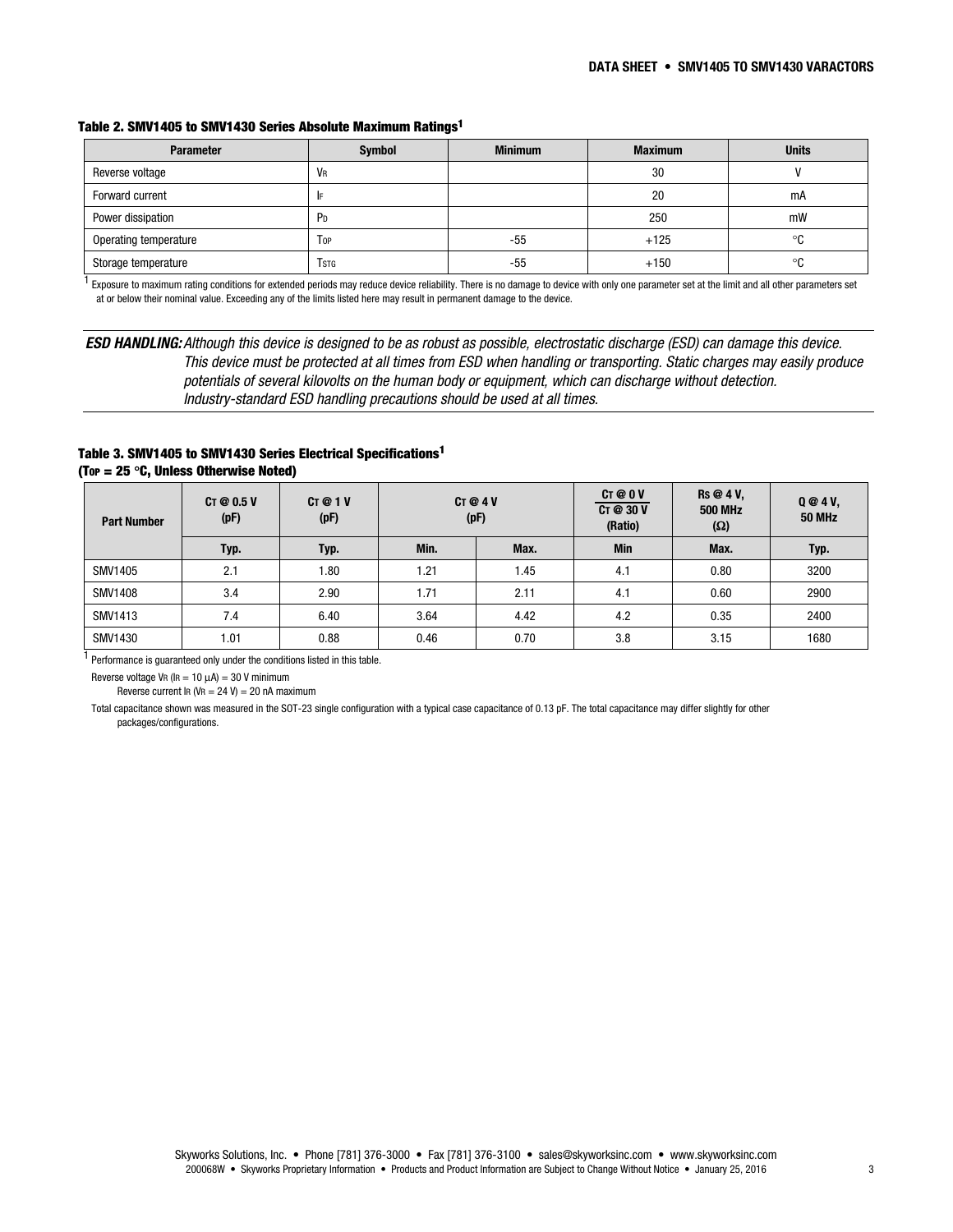## Table 4. Capacitance vs Reverse Voltage<sup>1</sup>

| <b>VR</b> | CT (pF)        |                |                |                |  |
|-----------|----------------|----------------|----------------|----------------|--|
| (V)       | <b>SMV1405</b> | <b>SMV1408</b> | <b>SMV1413</b> | <b>SMV1430</b> |  |
| $\pmb{0}$ | 2.67           | 4.08           | 9.24           | 1.24           |  |
| 0.5       | 2.12           | 3.36           | 7.39           | 1.01           |  |
| 1.0       | 1.84           | 2.94           | 6.37           | 0.88           |  |
| 1.5       | 1.70           | 2.60           | 5.71           | 0.80           |  |
| 2.0       | 1.55           | 2.38           | 5.22           | 0.74           |  |
| 2.5       | 1.44           | 2.24           | 4.85           | 0.68           |  |
| 3.0       | 1.34           | 2.08           | 4.55           | 0.65           |  |
| 4.0       | 1.25           | 1.88           | 4.10           | 0.60           |  |
| 5.0       | 1.17           | 1.72           | 3.77           | 0.56           |  |
| 10.0      | 0.95           | 1.28           | 2.85           | 0.44           |  |
| 20.0      | 0.77           | 1.01           | 2.12           | 0.35           |  |
| 30.0      | 0.63           | 0.95           | 1.77           | 0.31           |  |

1 Total capacitance shown was measured in the SOT-23 single configuration with a typical case capacitance of 0.13 pF. The total capacitance may differ slightly for other packages/configurations.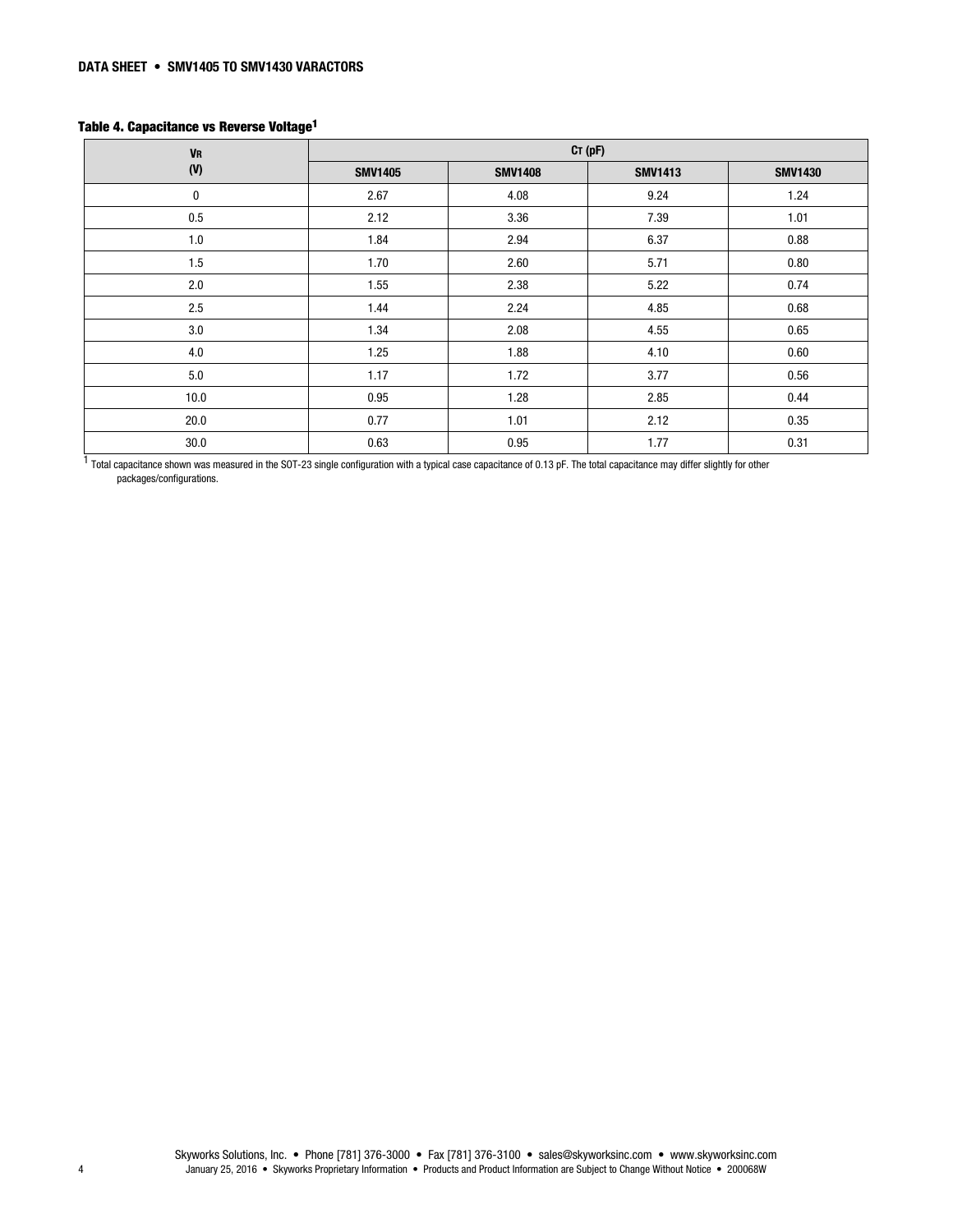# Typical Performance Characteristics



Figure 1. Capacitance vs Reverse Voltage



Figure 2. Relative Capacitance Change vs Temperature



Figure 3. Capacitance vs Reverse Voltage (SMV1430)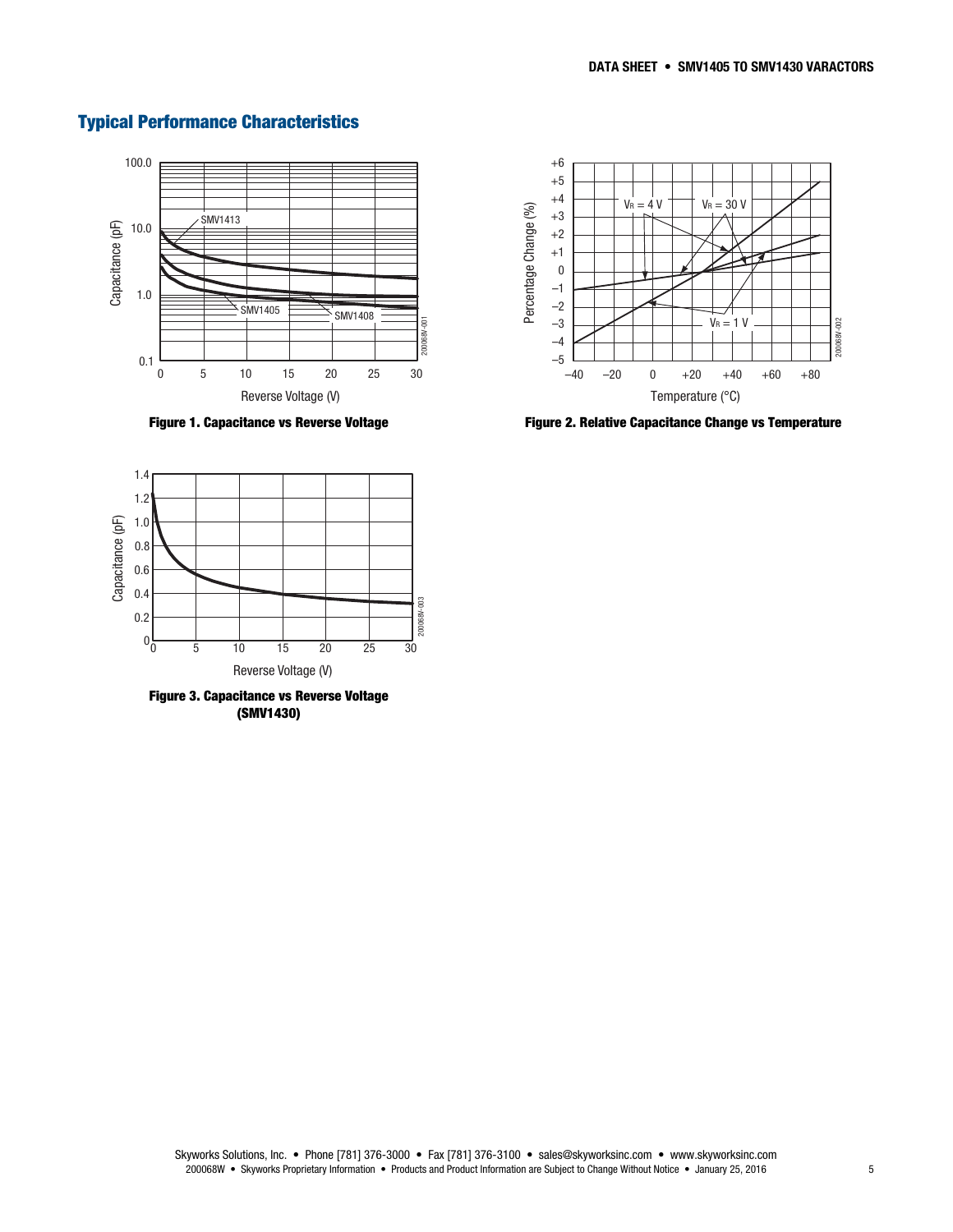

#### Figure 4. SPICE Model

## Table 5. SPICE Model Parameters

| <b>Part Number</b> | CJ <sub>0</sub><br>(pF) | VJ<br>(V) | M   | CР<br>(pF) | <b>Rs</b><br>$(\Omega)$ |
|--------------------|-------------------------|-----------|-----|------------|-------------------------|
| SMV1405            | 2.37                    | 0.77      | 0.5 | 0.29       | 0.80                    |
| <b>SMV1408</b>     | 3.89                    | 0.92      | 0.5 | 0.21       | 0.60                    |
| SMV1413            | 8.92                    | 0.87      | 0.5 | 0.30       | 0.35                    |
| SMV1430            | $1.1^{\circ}$           | 0.86      | 0.5 | 0.13       | 3.15                    |

Values extracted from measured performance.

For package inductance, LS, refer to Table 1.

For more details, refer to the Skyworks Application Note, Varactor SPICE Model for Approved RF VCO Applications, document number 200315.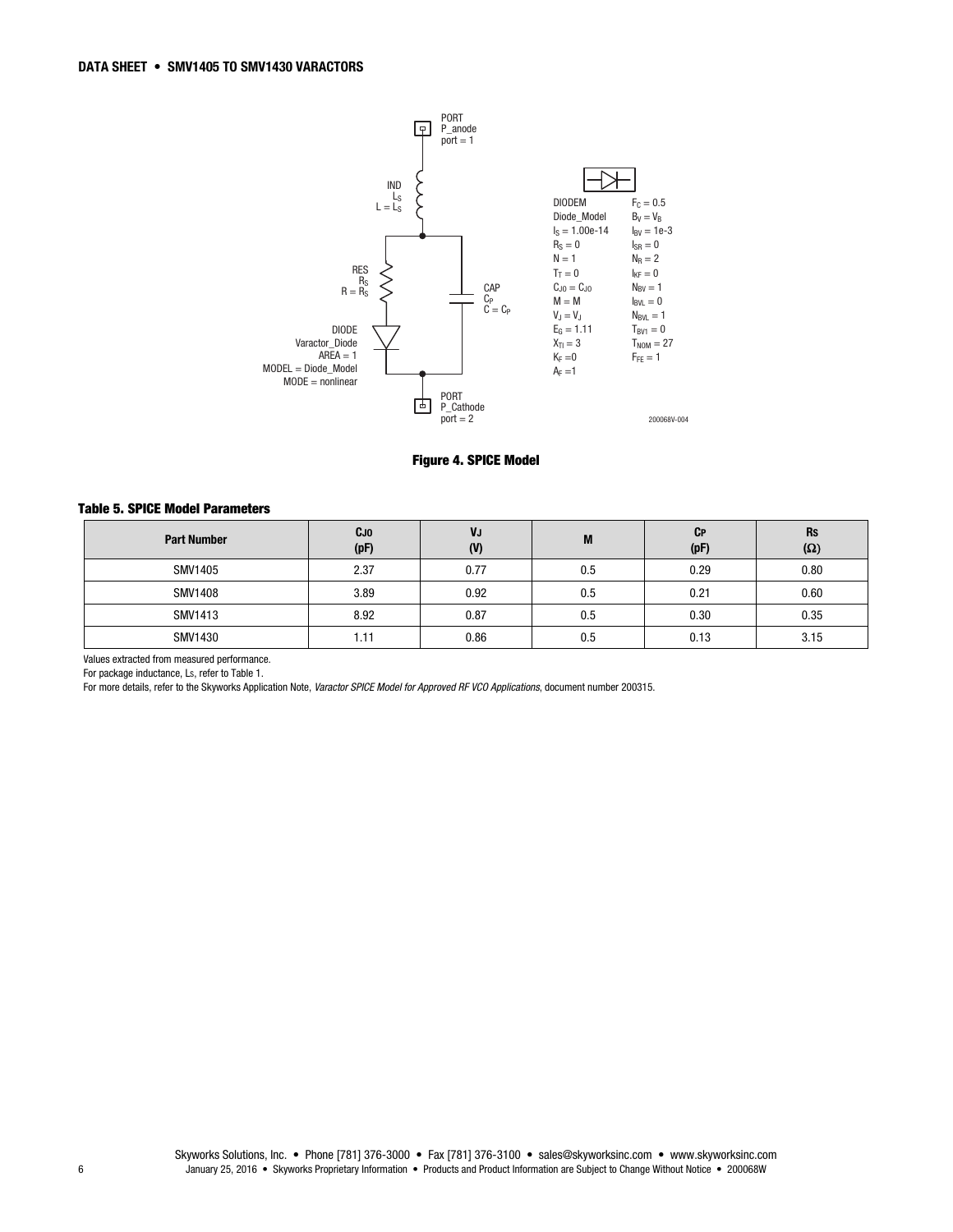

Figure 5. SC-79 Package Dimensions



- 1. Carrier tape: black conductive polycarbonate or polystyrene.
- 2. Cover tape material: transparent conductive PSA.
- 3. Cover tape size: 5.4 mm width.
- 4. ESD-surface resistivity is  $\leq$ 1 x 10<sup>8</sup> Ohms/square per
- EIA, JEDEC TNR Specification.
- 5. All measurements are in millimeters.

#### Figure 6. SC-79 Tape and Reel Dimensions

Skyworks Solutions, Inc. • Phone [781] 376-3000 • Fax [781] 376-3100 • sales@skyworksinc.com • www.skyworksinc.com 200068W • Skyworks Proprietary Information • Products and Product Information are Subject to Change Without Notice • January 25, 2016 7

200068V-006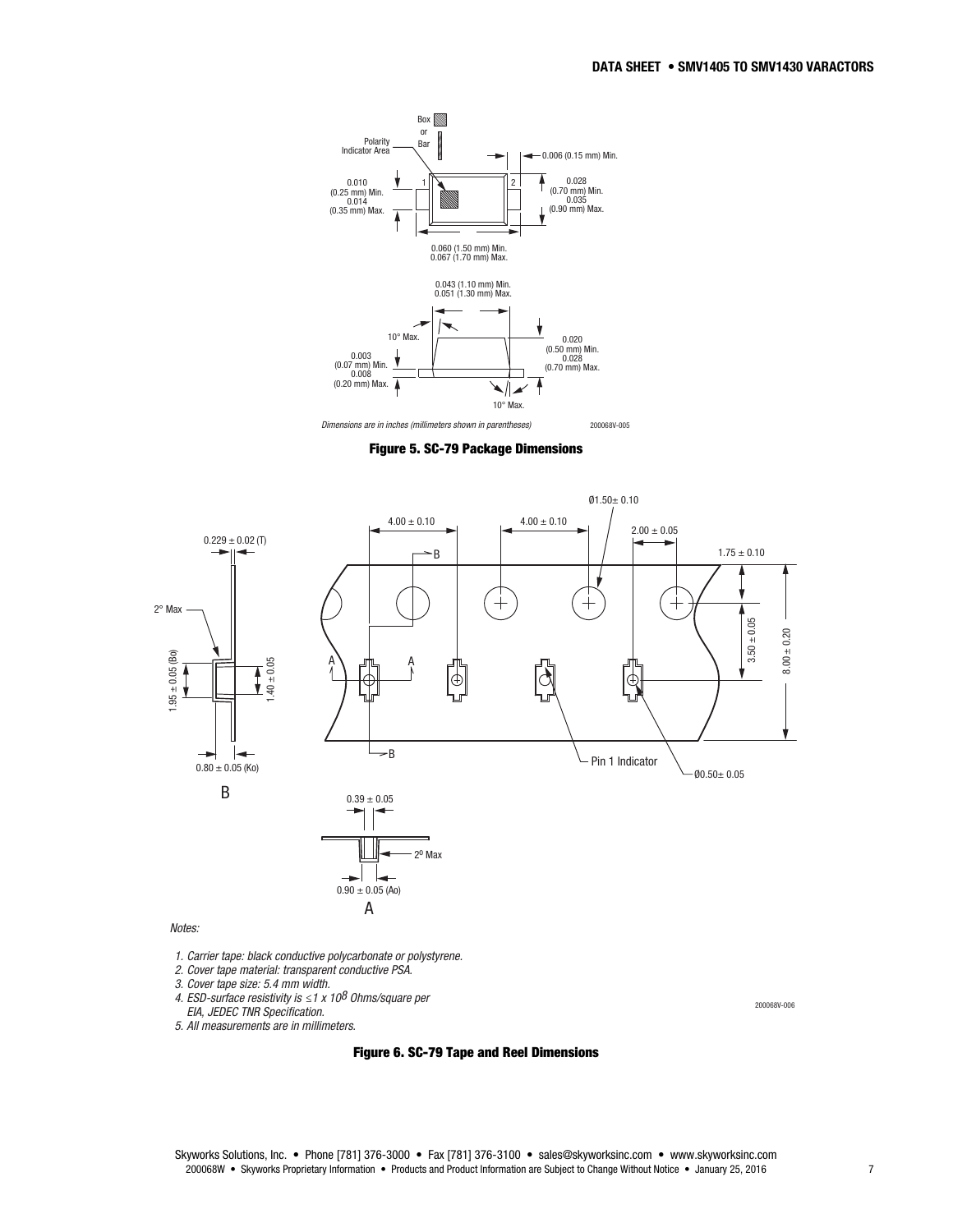

Figure 7. SOT-23 Package Dimensions



Notes:

- 1. Carrier tape: black conductive polycarbonate.
- 2. Cover tape material: transparent conductive PSA.
- 3. Cover tape size: 5.40 mm width.
- 4. Tolerance  $\pm 0.10$  mm.
- 5. Ten sprocket hole pitch cumulative tolerance:  $\pm 0.2$  mm.
- 6. All measurements are in millimeters.
- 7. Alternative carrier tape dimensions are:
	- $Ao = 3.3$
	- $Bo = 2.9$
	- $Ko = 1.22$

#### Figure 8. SOT-23 Tape and Reel Dimensions

200068V-008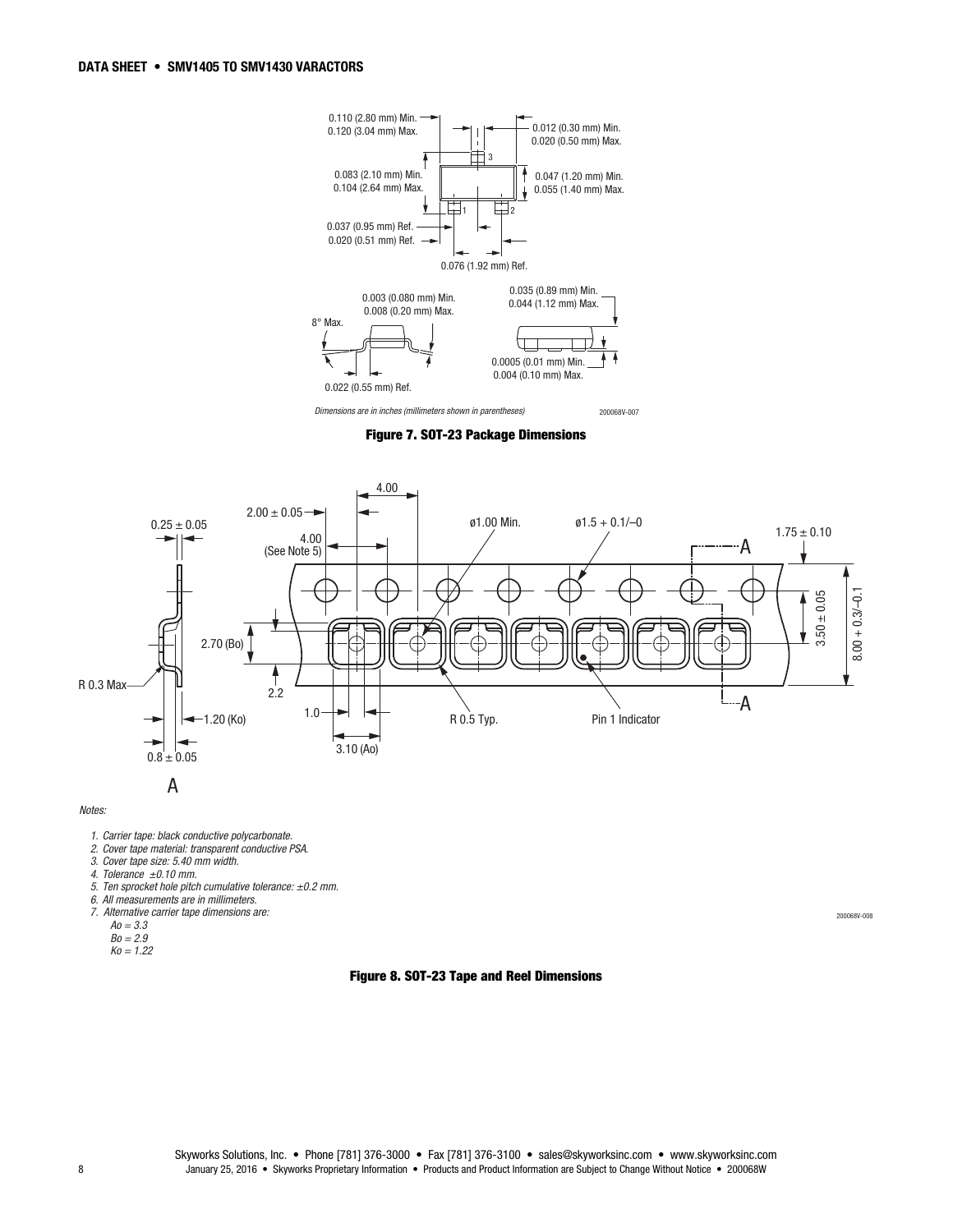

#### Notes:

- 1. All measurements are in millimeters.
- 2. Dimensions and tolerances according to ASME Y14.5M-1994.
- 3. These packages are used principally for discrete devices.
- 4. This dimension includes stand-off height and package body thickness, but does not include attached features, e.g., external heatsink or chip capacitors. An integral heatslug is not considered an attached feature.
- 5. This dimension is primarily terminal plating, but does not include small metal protrusion.

200068V-009

#### Figure 9. SOD-882 Package Dimensions



Notes:

- 1. Carrier tape: black conductive polycarbonate.
- 2. Cover tape: transparent conductive material.
- 3. Cover tape size: 5.4 mm width.
- 4. ESD surface resistivity is  $\geq 1 \times 10^4 \sim$   $\leq 1 \times 10^8$  Ohms/square.

5. All dimensions are in millimeters.



B

 $0.70 \pm 0.05$  (A0)

200068V-010